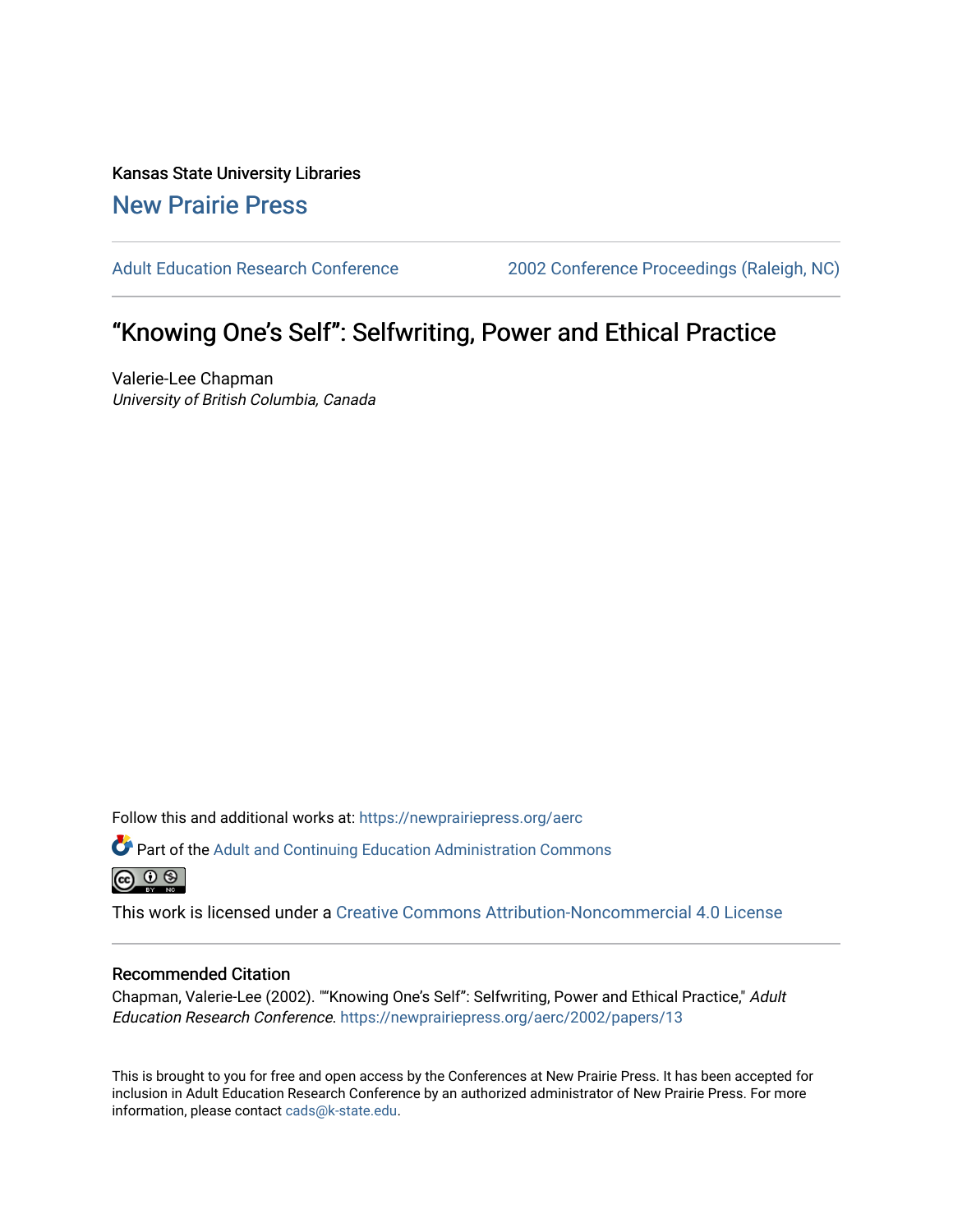## **"Knowing One's Self": Selfwriting, Power and Ethical Practice**

Valerie-Lee Chapman University of British Columbia, Canada

**Abstract:** Adult educators are increasingly concerned with issues of power and identity. Drawing on my research text, The Body's Tale, and Foucault's writings, I explore how pastoral power effects construct subjectivities. Using three genealogical narratives—of eating, elimination and swarming—I show how we can interrupt self-regulation, and through self-writing, develop an embodied ethical practice.

## **Twenty Years Ago, Seven Years Ago**

My mother was a war bride who left Saskatchewan to join my fighter pilot father in England, in 1948. I was born in Doncaster, the closest town with a hospital to RAF Fininglay where my father was stationed. I grew up in England and received a traditional education, culminating in a degree in History and a certificate in teaching. On December 28<sup>th</sup>, the year I turned 25, my father drove me in his pale blue Triumph sedan to the airport. We didn't talk. He wasn't a talker. We smoked. We stood at the gate at Heathrow. "Well," he said, sternly, subduing unmilitary emotions, "you're really leaving—I don't think I'll ever see you again, my dear. What *will* you do there?" I said, "I don't know, I wish I wasn't going now, but it's too late to change my mind. All I know is, I will never, ever be a teacher, or go into a school again in my life." I said goodbye, a little peck on the cheek, and walked on to the Air Canada plane. A day in early September, in the year I turned 45. I walked out my door (saying "Wish me luck!" to the cats), to the bus stop on the corner, climbed on the # 10 UBC when it came, and began seven years of schooling and teaching. What happened?

#### **Power and Identity**

Scholars and practitioners have begun to concern themselves with issues of identity, both in their students and in themselves. Palmer (1998) has said that while we frequently ask w*hat*, *why*, and *how* we teach, we rarely ask, "*Who* is the self that teaches?" This is changing. Taking up the editor's challenge, contributors to the recent Handbook of Adult and Continuing Education (2000) reflect critically on the contextual nature of their knowledge construction and the perspective from which they speak; some take a poststructural approach to understanding how the "subjectivities" (categories of identity), or "positionalities" (Tisdell, 2000), of learners and teachers affect educational practice. A convergent interest in how power works productively in adult education institutions, structures and social relations—as opposed to negatively or in a dominating fashion—is also emerging. Cervero et al (2000) offer an analysis of how power works in program planning and evaluation, although absent is an examination of Foucault's theory of power. Brookfield (2001) presents a coherent overview of Foucaultian power and its utility for adult learning—although he omits a detailed discussion of *pastoral* power or how power relations work to *produce* people and actions, both relevant to adult education.

#### **"Who We Are" And What We Do: The Purpose of the Study**

My own work brings together these two topical issues—subjectivity and power. When I got on the plane at Heathrow did I ever imagine I could be anything but white, upper middle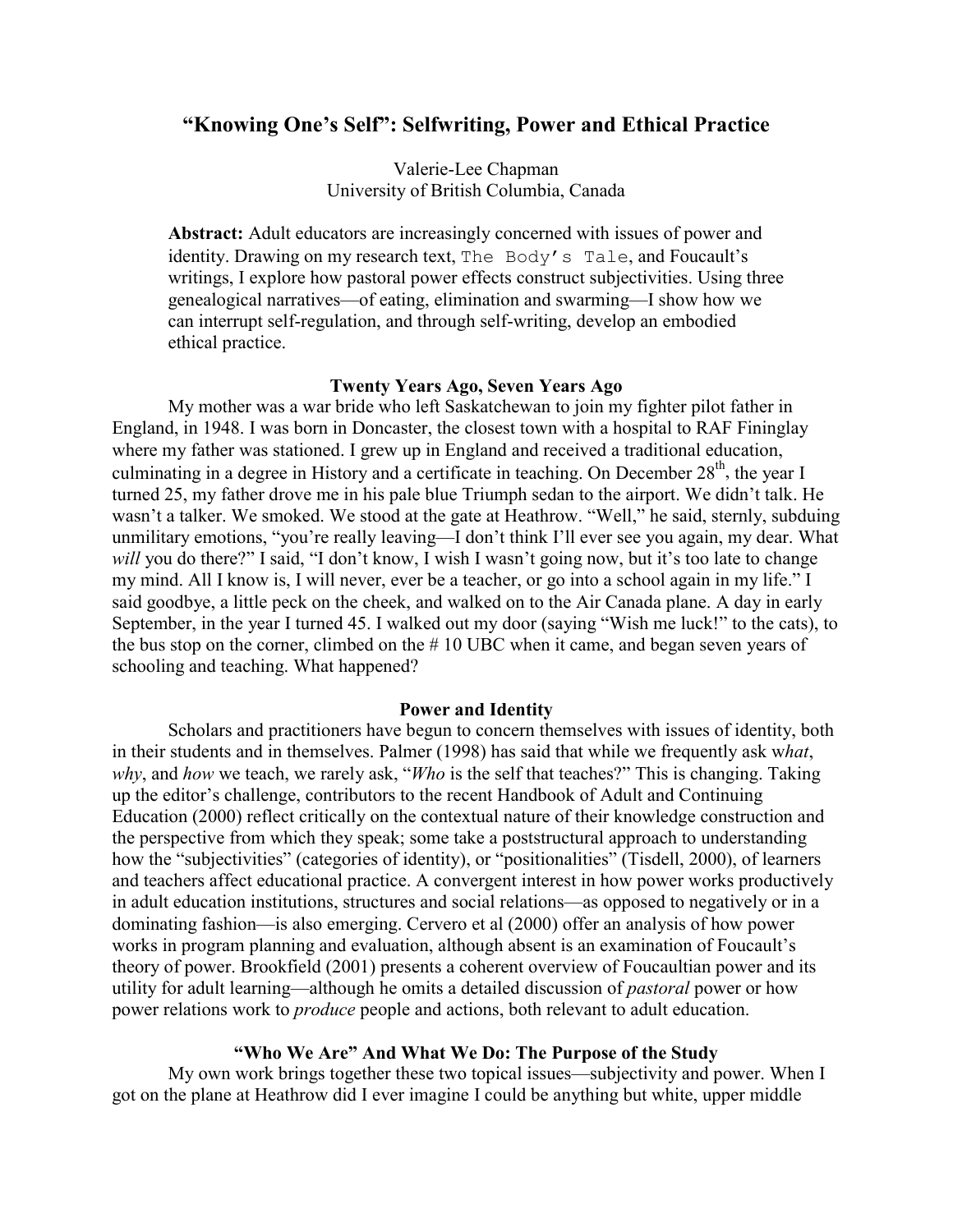class, an officer's daughter, and a heterosexual woman (not that we talked much about sex then), and did I ever wonder how what I was affected others? No. But now I do. In The Body's Tale I explored how various kinds of power were applied to my body in educational settings to produce subjectivities, if I might be able to shift, or rework inequitable or burdensome identities, and how my self-understanding would impact my "self who teaches." Here I draw upon my study, and Foucault's writings on power and the subject, ethical practice and space, to better understand "who we are," and how we can develop a critically reflective, embodied, ethical practice.

#### **The Body's Tale**

The body's tale is about me as a learner and a teacher, and it's especially about the embodiment of my subjectivities. Poststructuralists/feminists (Butler, 1999; McWhorter, 1999) follow Foucault in understanding that when the power which always circulates in institutions, structures and social relations is applied to the body, its surface will become inscripted with the obvious markers of identity we are all socially and culturally coded to read, like sexuality, class, and, sometimes, occupation and character. I wanted to know how my schooling had marked/made me, and especially about my Imperial or colonial identity, instilled in early childhood in a military family; I see teaching as a potentially colonizing practice with Imperial aims. Because I teach several courses a term, in a settler land, that's worth knowing about…

And so The Body's Tale traces the genealogy of my educated body. Genealogy is counter-memory as historical practice; it reverses the smooth, inevitability and flow of a traditional history (Foucault, 1984). It disrupts, parodies, and dissociates identity; it recognizes its slanted knowledge perspective, and resists the will to knowledge/truth. Counterhistory, or genealogy, cultivates details and accidents, it looks to the body and its exterior, not its interior. It is grey, meticulous and patiently documentary, it opposes itself to the search for origins, because if there is a secret, it's "not a timeless and essential secret, but the secret that there is no essence" (p.78.). Genealogy requires "patience and a knowledge of details, *rigorous method*," and I can attest it took all of that, and more! I used postcolonial autoethnographic methods (Pratt, 1992) in conducting the research, acknowledging the co-constructedness of identity. Thus, other's stories and descriptions of our common educational experiences helped me to better understand my own: and although The Tale has my body as its apparent subject of research, it is a metaphoric story where "the body" is metonymic: the reader can find connections, resonances, commonalities with her/his own schooling, and educational practices.

*Counter-research*. I visited my schools, college, teacher-training program, homes and other places across Britain—Norfolk, Lincoln, London. I wrote, in notebooks, in airports, at the coach station, on my laptop, on menus, on walls, and on myself. I interviewed old school fellows, teachers, staff, professors, and college students; these sessions were taped and subject to ethical guidelines, yet other informal talks (with the woman who ran the tea shop, the old man at the Post Office, the people I met on buses, trains and planes and in bed and breakfasts), also enriched my countermemories. I collected pictures and postcards, and took photographs—but not of people, for I wanted the spaces of my schooling to speak for themselves, and not be mediated by bodies. I encouraged memory: in talk, in staying in my undergraduate hall of residence, in play, and in the grief, fear, hope, joy and pleasure of reunions. I used all my senses. Sound: music, on the radio, at the Festival Hall. Taste: Victoria sponge cake and fish and chips and curry and muesli and tea in the garden. Smell: hallways, hawthorn blossom, and Miss Dior perfume.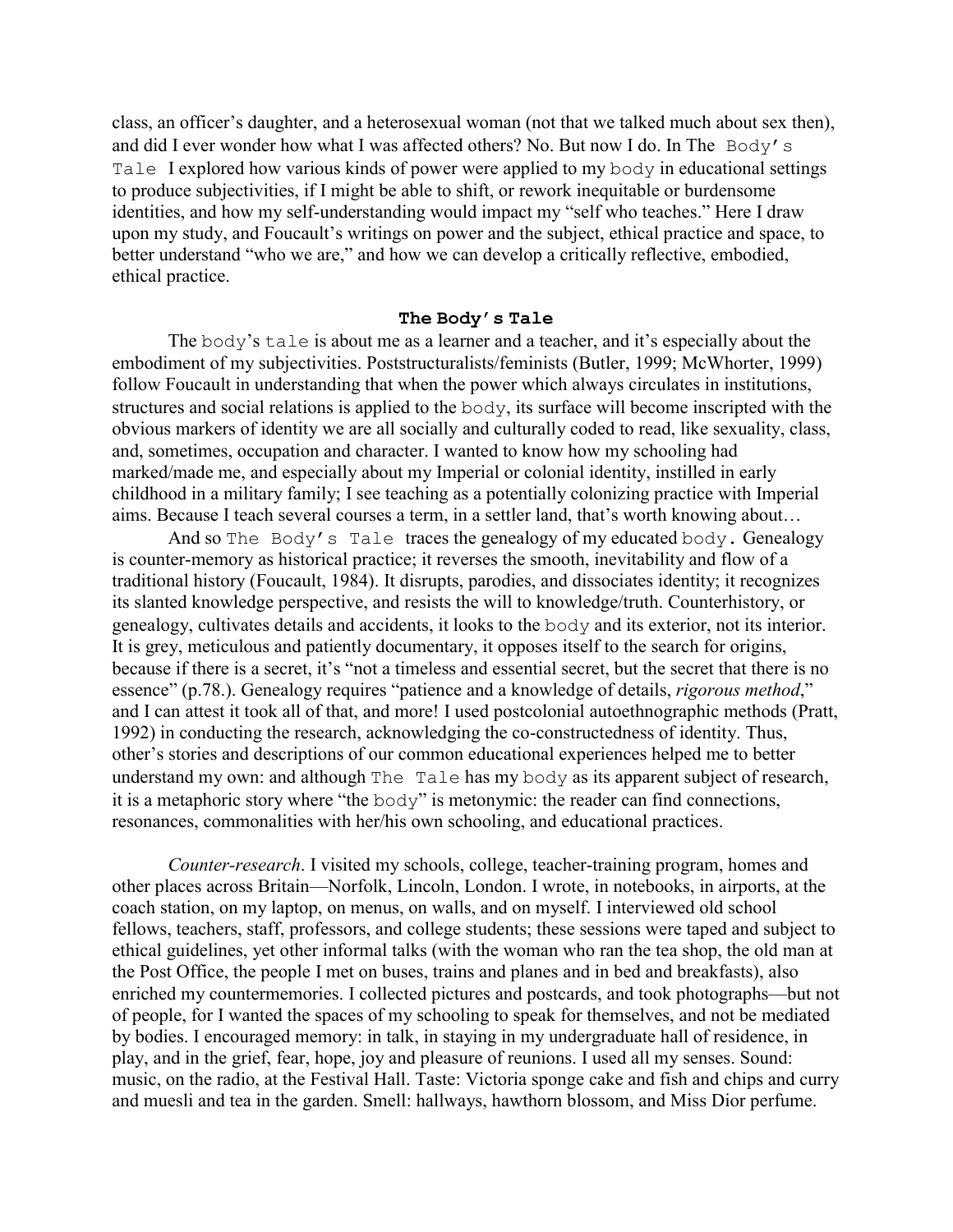Vision: sitting, looking, seeking "views." And touch: the trees at Hubbard's Hills, the feel of the gate latch at my grandma's house, the rubber handle in pulling the chain in the toilet. My countermemories formed multiple texts, and so I wrote again, to analyze and make meaning of the body's stories.

*Counter-representations.* When it came time to represent the text, I settled on a format that allowed me to mix temporalities, spaces and genres, but which was still coherent. I assembled the material into an academic Book of Hours—a nod to my training as a medieval historian—in 12 units which follow the body through a year of schooling. These prayer books, usually commissioned by rich laity, were a way to tell time, to mark the seasons, and the holidays. They are illuminated, light bringing and light suffused, full of colour and pictures; in their borders animals, people, angels and devils, disport and riot, marginal resistances to the Church's pastoral power. Very carnivalesque, too, what with all those bare buttocks and peasants' dangling privates below, ascetic saints preening above. My Book of Hours honours the timed nature of schooling, one of its great disciplining techniques; it's parodic; it's true to postcolonial autoethnographies in that it's funny, idiomatic and indigenous; and it uses visuals to represent the co-construction of time and place and the body. Each month contains a variety of genres, an academic dis-ordering of narrative disassociation, some parody, some masks, some pleasure, some pain. Stories of food, travel, and sex; theoretical musings, poetry and prose; photographs of toilets, cemeteries and palaces. The only certainty is that each section begins with a doorway—a liminal/lighted transitional space—and contains a bathroom. Enter any month, discern the patterns of words and pictures which clothe the educated body—or not.

#### **Power In All Its Shapes And Sizes: What I Learned**

Reading the Tale is to read about the subjectification of myself as female, heterosexual, upper middle class, white and Imperial, and it is to read about power. A counterhistory looks for the way seemingly random events show power at work, looking not for power itself—a difficult and confusing task—but for the evidence of resistance struggles to it. I used this strategy to work through my writing, interviews and visuals, and found three kinds of power circulated as I/the body was being educated. *Capacitive* (physical and instrumental) and *communicative* (symbolic, written and spoken) power were, literally, applied to me/my body to induce a selfunderstanding of an essentially flawed interior with a "natural" secret sexual identity in need of regulation. Power worked indirectly in *relational* ways to enforce discipline, by requiring me, as its subject, to act in specific ways. I discovered that *pastoral power*, a *bloc* of all three kinds of power often found in educational settings, was insidious; my countermemories illustrate how I internalized its effects and learned to reinforce the subjectivities constructed in my earlier training—*for my own good.* I've chosen to illuminate power effects at work in narratives of eating, elimination, and "swarming."

*Eating* is one of the ways that the spatiality of our bodies is brought into being; it can show, too, our failure to contain the space of that body, a lack of will, as in getting fat—my mother's constant fear for me, which I internalized fully at boarding school. Food brings into being the imaginative geography of the self; we ate at school, everyday, the food of Empire curry, kedgeree and char—seated in the dining room under the gaze of John Smith, our famous "old boy," sternly subduing the female colonial body of waif-like Pocahontas. We learned/ate to be future wives of the Empire. In food and eating, we position bodies in relation to others in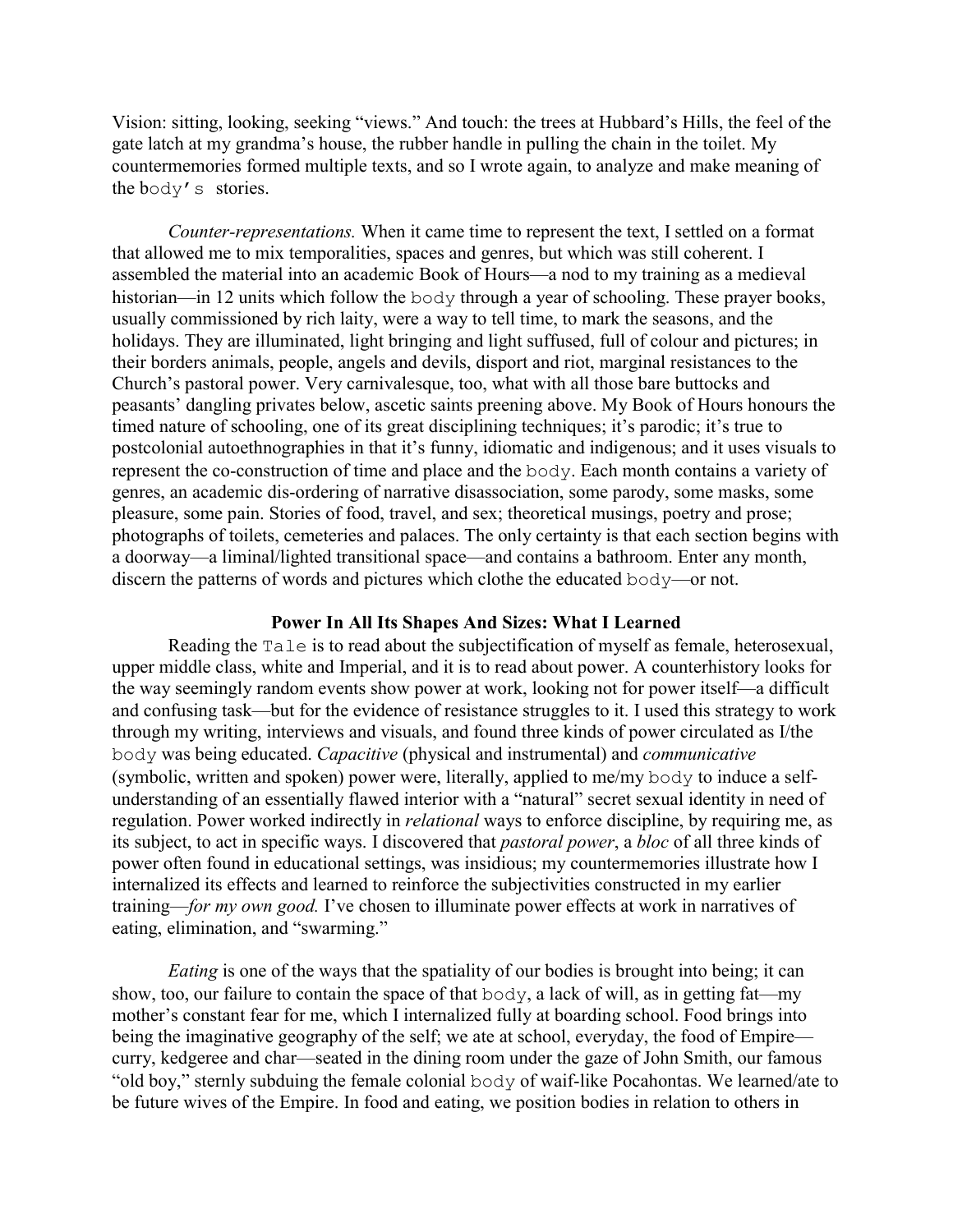terms of class and ethnicity, as well as morally, as in good food and bad food. Food classifies, divides, and normalizes; food subjectifies, and objectifies, and nationalizes—and all my life, I've been in a power relation with food. It's made me who I am. (Ever wondered why we adult educators like to include snacks in our classes—training learners to eat up our words/works, literally?)

*Elimination:* What goes in must come out. Abjection is the process by which we expel that which is not us, and, as it becomes the Other, we know ourselves. Elimination is one of those daily chores we don't like to talk about—except to agents of pastoral power, like doctors, nurses, and boarding school housemistresses—nor do we dwell on bathing, shaving, trimming, laving, and all the other ways we refine the body's surface, making it fit for company. Yet what we do in toilets and bathrooms makes us subjects. Identity can create place and place identity/subjectivity, in complex and always fluid ways. We exist in a power relationship with places—places can have us take actions, work, or live, or sleep, or run, in a myriad possibility of ways… and, too, our actions act on places*.* Many of the Body's Tales ended up in the toilet, and bathrooms, showing me how power works in everyday spaces on our everyday subjectivities.

Toilets are gendered, classed, raced and nationalized. They allow or restrict public movement—both of women, and the disabled (Andrews, 1990). They are inequitably planned women take about 70 seconds to urinate, men only 30 (Greed, 1995), but there are usually twice as many Men's as Women's (Edwards, 1997). Toilets serve more than obvious functions; they are places where women experience the profundity of their existence—in menstruation, elimination, feeding, the care of others, the care of self, in meetings, and for many, toilets play a significant autobiographic role, especially in menstrual rites of passage (Prendergast, 2000). Toilets are places of power, where institutional power effects are spatialized; they are discursive spaces, where what's appropriate and what's not is closely regulated. They are places of disciplining and control of the individual, and the Public, Body—and toilets bear the freight of socially constructed attitudes toward dirt and disorder (Douglas, 1966). They are associated with seepage, with the leaking of repulsively disordered menstrual blood, faeces, urine, semen, spit, vomit and mucus; toilets become negative, even taboo, and the bodies which employ them become, themselves, liminal zones, whose orifices and margins are dangerous threats to order and civility. And every kid who's been to school knows toilets are places for resistance (Simpson, 2000). Funnily enough, in toilet's heterotopic spaces (Foucault, 1986) I found places of safety, expression, and alternate subjectivities. Elimination is fundamental in the creation and sustaining of subjectivities… and their disintegration; daily we fix and loosen our identities. We must interrupt our self-regulation—yet I fear we are too polite, even in private…

*Swarming*: As I wrote The Body's Tale, I came to believe that early, deeply profound toilet/food/training had limited my body's ability to consciously subvert some subjectivities, like gender and race, even though I know these to be performative—that is, not essential, but called forth by hegemonic discourses. By the time I reached college, at 19, I was sedimented as white, female, and middle class, and getting to be pretty… Imperial. At University, the discourse of compulsory heterosexuality, entwined with class, was wedded to the notion of "being of service," as so many of my contemporaries recalled. "Giving back, helping others, sharing our education," they said. In *Discipline and Punish*, Foucault talks of how "mechanisms swarm out from the centre" as individual blocs of power; so were we trained to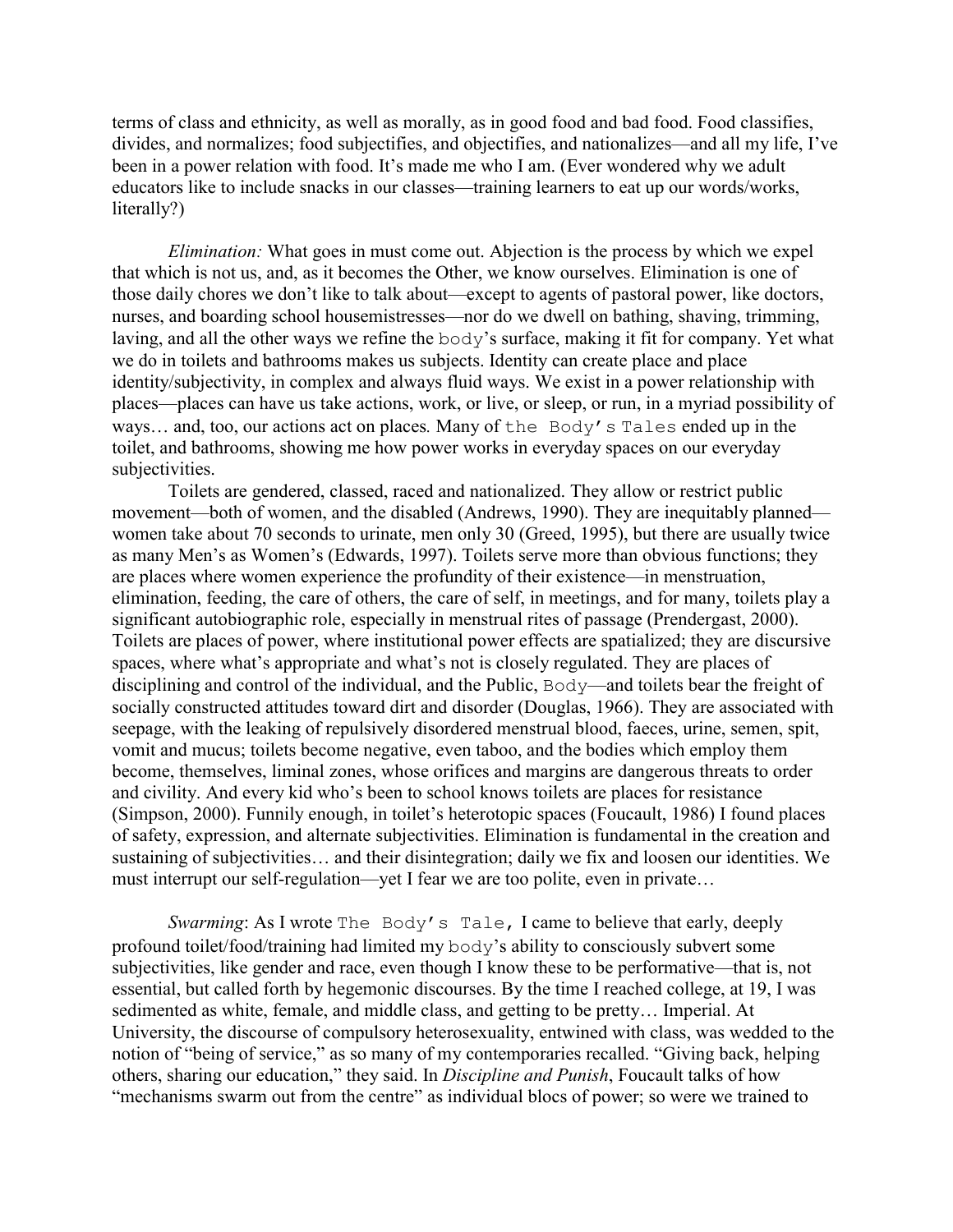swarm. In lectures, tutorials, sherry parties, coffee mornings and at afternoon tea, we learned, along with the history of all the kings and queens of England, our mission in life. One half of my class of 33 went into teaching, others into the civil service and the foreign office, 3 into the church, 3 into politics (one successfully, serving as a radical MP), and several into social work. Many turned to education in later life—me for one—and we teach others. Did we find there, too, our "hearts of darkness" as well as the desire to serve/colonize? We were very conscious of class, and of being maybe second-class, we didn't get into Cambridge (30 out of 33) after all, so we weren't upper class. Those who arrived lower class became solid middle class—often by taking up swarming professions, like Oliver the diplomat, or Dave in municipal government. The Empire has a middle class body. With good manners. Oliver called us "Sheltered children from the south coast who had never farted in our lives." But swarm out we did, to do unto others as had been done unto us, in our twin sets, nice skirts or good grey flannels, farting or not.

## **Using Power, Hopefully.**

If we are faced with capacitive power there's little room for resistance; I tell stories of frequently futile struggles against dominating power… of physical punishment, now internalized into self mortifying exercise programs, reducing diets, and "waiting to go the bathroom at break." But dominating power needs to be constantly applied to subjects, iteration contains the potential for its failure, or at least, slippage. And if we are confronting communicative power which in our postmodern world frequently results in the production of a dossier, a record of ourselves written by others and used to regulate us—there is perhaps some room for maneuver, a chance to write back, to tell our own life (Heilbrun, 1988), to "get a life" (Smith, 1996). Within the power relation lies the most danger, and the most hope, for adult educators. Hope? When power relations (where an active agent is acted upon to produce a required effect within a limited field) existed for me, my fellow students and teachers, then "fields of possibilities" for reworking subjectivities opened up, but in heterotopic and "liminal" spaces/places, rather than in classrooms or lecture halls. (In my first ghastly term at grad school, we women shrieked out our anger in the washroom at break, furious at our silencing in androcentric classrooms, but unable to challenge it publicly.)

What adult educators can also take from the Body's Tale is a deeper understanding of pastoral power and its agents. Originating in medieval Christian institutions, pastoral power sought to assure salvation in the next world. But it "cannot be exercised without knowing the insides of people's minds, without exploring their souls, without making them reveal their innermost secrets" (Foucault, 2000, p. 333). Modern pastoral power is concerned with saving us in this world, with our health, wealth, well-being, and safety, and its officials have increased; developing their knowledge of populations and individuals—for our greater good—they include the family, psychiatrists, employers… and teachers. We pride ourselves on being good listeners, counselors, and so much more than didactic lecturers. How can we tell if we are "swarming" pastoral power agents—or just good critical pedagogues?

## **Self-Writing: Implications for Adult Education Practice**

Commentators often misread "the care of the self" as a self-indulgent, relativistic, onanistic activity not consonant with ethical practice. But self-care is about self-knowledge, "knowing oneself," and how one acts, can act, and should act, in relation to others. Through selfwriting, askesis (Foucault, 1997), the discipline and training of oneself, we can produce, not a universalizing and objectifying moral code, but a constantly evolving subjective ethical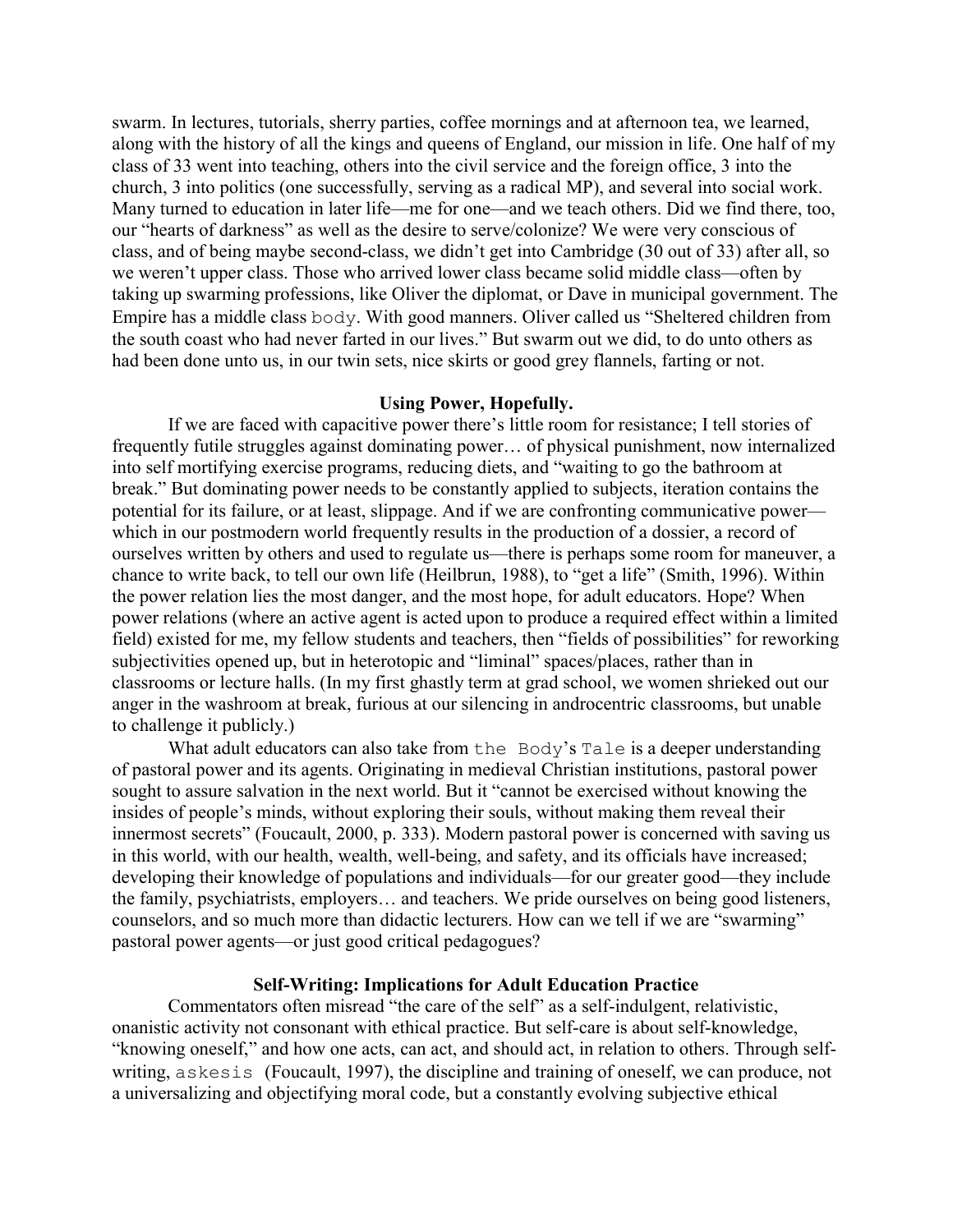practice, grounded in the everyday, with its the petty, boring details. Writing The Body's Tale showed me the mechanics of power relations and discursive practices at work on my body, in my education, and now, in my own practice—and how I can utilize power productively. In askesis, keeping daily notebooks, hupomnemata, and in correspondence with others about those notes, we can practice an ethics of "caring for the self," rather than caring for others—a discourse which cloaks pastoral power. Self-writing develops "a practice rather than a vantage point, an active experience rather than a passive waiting." My hupomnenata and epistolatory writing surfaced my actions and intentions; reviewing my writing nightly, assembling it in a form to communicate to someone else, I made self-writing a social act. Of course, *I* did it by accident, and via Hotmail, in a potpourri of Internet cafes and computer stations, but I found out writing to others is a way of returning the surveillant gaze, of breaking the narcissistic and monastic impulse to self-examination and solitary confession—an effect of pastoral power, where the subject "confesses" themselves into an acceptable subjectivity— as well as an ethical examination of one's everyday life. Writing is being-with, embodying one's self in one's words.

Whether one writes about food, one's research, the state of the toilets in Britain versus Denmark, how performativity works, or how class went tonight, self-writing, as a discipline of the self, can keep us looking and feeling good. Self/writing the Body's Tale allowed me to explore the construction of my subjectivities, and it also lets me ponder how the practiced/body of a white, Imperial, heterosexual, and middle class teacher is read by others writing their own bodies/lives. I now understand the frequently unacknowledged purpose of education *is* to construct embodied subjects, and the petty, daily, ways this is achieved, I don't renounce this use of power. I can't. I have it, you have it, we all have it; being human is to use and be used by power, to re-/produce effects and subjectivities. I can, however, try to wield pastoral power, or communicative and relational power, in ethical ways. And give me your email address, we can write to each other about it all...

## **A Running Text, Post Scriptum**

I discovered, with astonishment, a parallel and largely unconscious text had been writing itself all the while the academic text was being inscribed in discursively ordered patterns on the university's paper. From being a girl who was "no good at games, clumsy, fat, stupid, ugly and ridiculous," the body had written itself as a marathon runner, which enjoys 20-mile gallops… Does this mean that in our pastoral power relation/struggle, the body has written its own preferred self knowledge on its legs and arms and feet, found its field of possibility in re-working what I thought were inerasable subjectivities? While I wasn't looking? To be continued....

#### **References**

- Andrews, M.W. (1990). Sanitary conveniences and the retreat of the frontier: Vancouver, 1886- 1926. *BC Studies, 87*, 3-22.
- Brookfield, Stephen. (2001). Unmasking power: Foucault and adult learning. *Canadian Journal for the Study of Adult Education, 15*(1), 1-23.
- Butler, Judith. (1990). *Gender trouble*. New York: Routledge, p. 3.
- Cervero, Ron and Wilson, Arthur J, and Associates (Eds.) (2001). *Power in practice: adult education and the struggle for knowledge and power in society.* San Francisco: Jossey Bass Publishers.